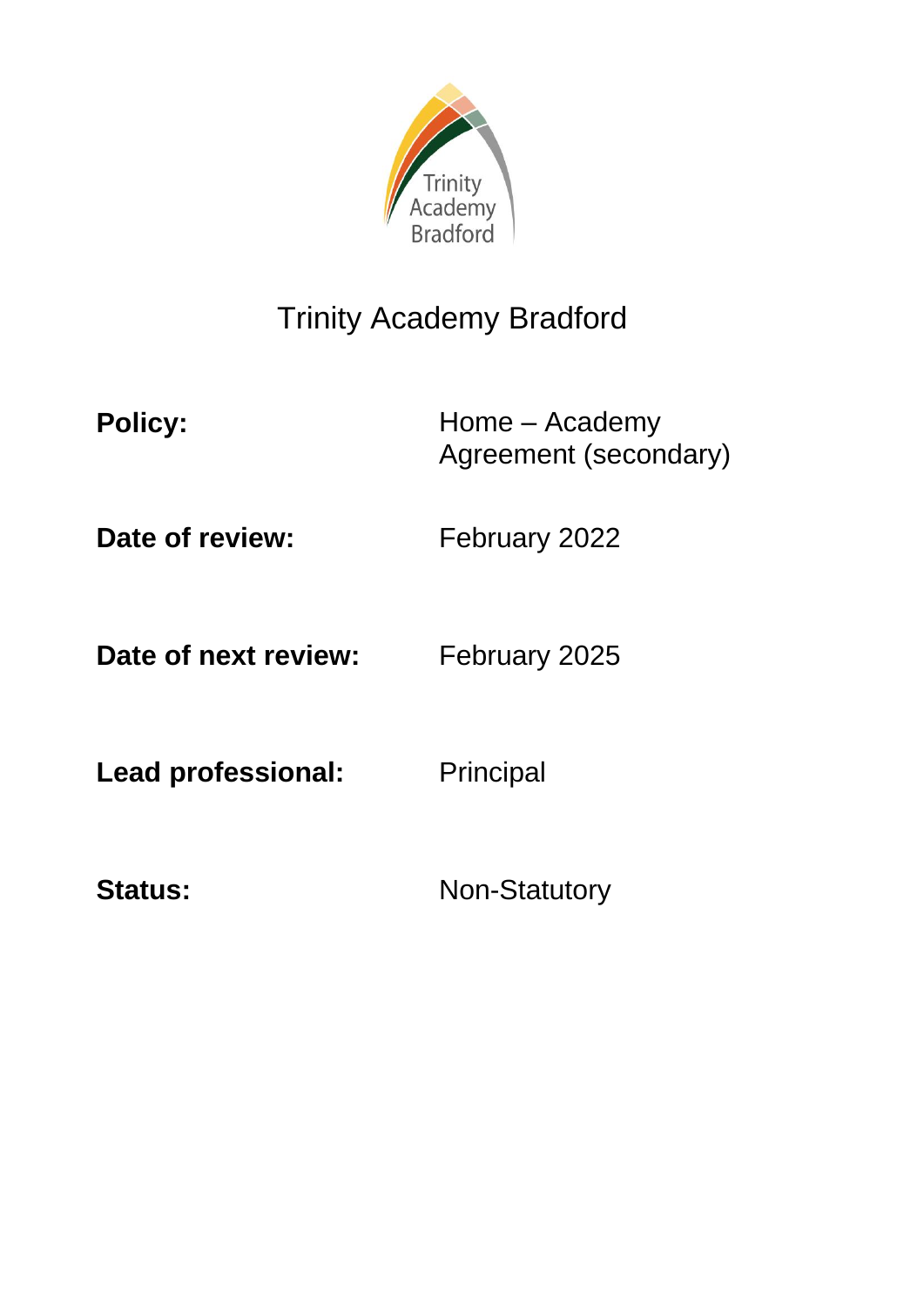# **Student Name:**

## **Introduction**

The Home-Academy Agreement is an important contribution to the life of Trinity Academy Bradford. It sets out what the academy, parents/carers and the students agree together for the good of the whole academy and each individual within it.

The partnership between the home and academy is one of the most important influences on the education and personal development of our students. This agreement recognises the need for good partnership working between the home and academy and seeks to build on it.

# **Aims of the academy and home partnership**

- To work with our parents and carers to enable students of all abilities to make the most of their intellectual, practical and physical abilities
- To work with our parents and carers to ensure that the students are secure and receive the highest standards of care
- To support our parents and families to help students to develop self-discipline and to learn to behave towards others with care, respect and good manners
- To encourage our parents and carers of students to participate in the life of the academy and to celebrate the achievement of their children and others
- To help our parents and carers of students develop high aspirations and to enable them to progress towards a rewarding and fulfilling future

#### **Policy Statement**

In order to ensure that all students have the opportunity to reach their potential, the Directors/Governors require that parents/carers, students and the Principal (or their representative) agree to sign an agreement which sets out the expectations each party can have of the others. The Home-Academy Agreement is intended to be a helpful document and will serve to remind everyone what is needed to ensure that all of our students, their parents and families are successful and happy members of Trinity Academy Bradford learning community.

#### **Procedures and Expectations**

- Prior to starting at Trinity Academy Bradford all students and parents/carers must ensure that they have signed the Home-Academy Agreement.
- In the rare event of serious misdemeanour, it may be referred to, together with the academy's Behaviour for Learning Policy, in determining the academy's response.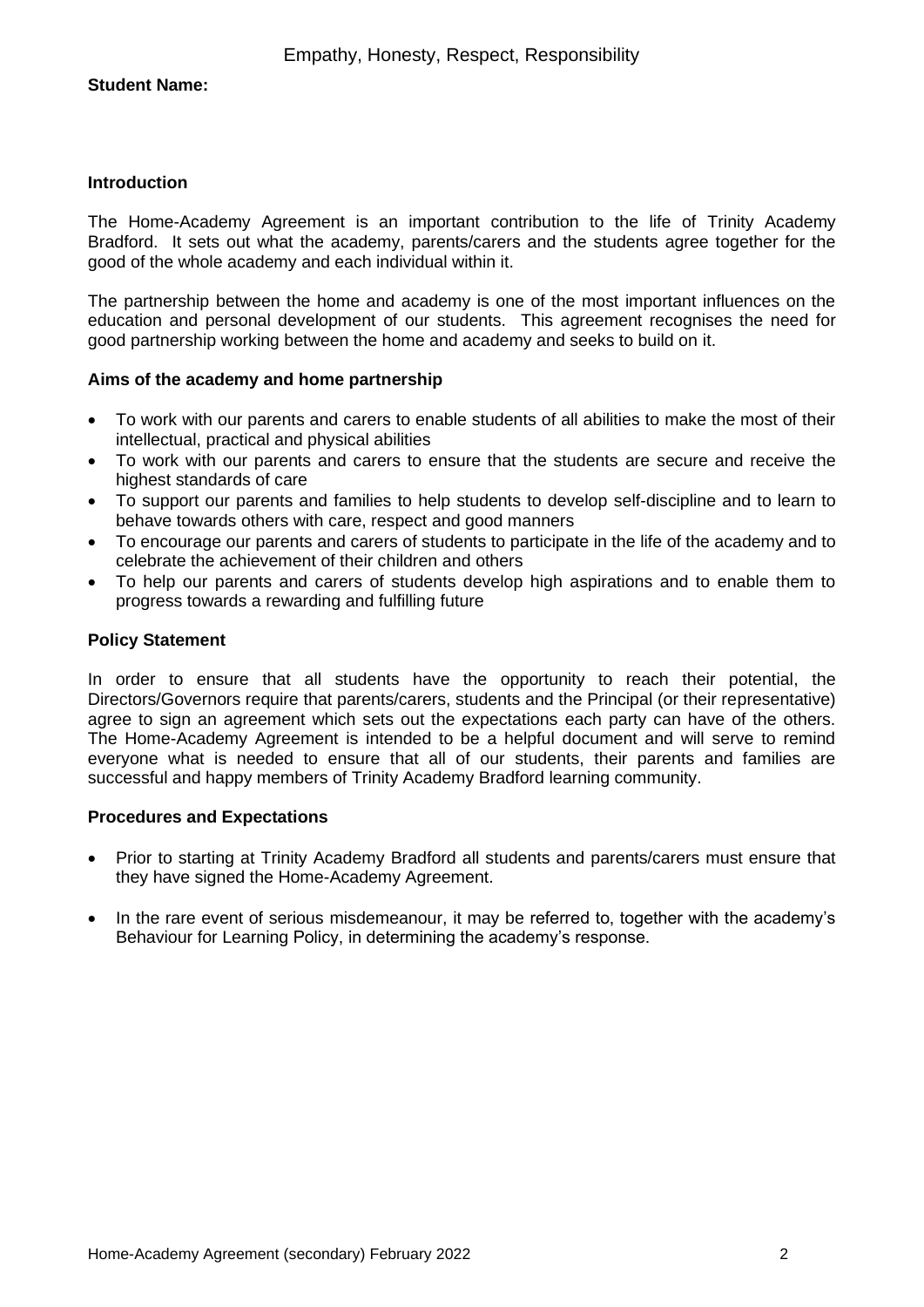# **Home-Academy Agreement**

| <b>Trinity Academy Bradford</b>                                                                                                                                                                                                                                                                                                                                                                                                                                                                                        | <b>The Student</b>                                                                                                                                                                                                                                                                                                                                                      | The Parent/Carer                                                                                                                                                                                                                                  |
|------------------------------------------------------------------------------------------------------------------------------------------------------------------------------------------------------------------------------------------------------------------------------------------------------------------------------------------------------------------------------------------------------------------------------------------------------------------------------------------------------------------------|-------------------------------------------------------------------------------------------------------------------------------------------------------------------------------------------------------------------------------------------------------------------------------------------------------------------------------------------------------------------------|---------------------------------------------------------------------------------------------------------------------------------------------------------------------------------------------------------------------------------------------------|
| We will:                                                                                                                                                                                                                                                                                                                                                                                                                                                                                                               | I will:                                                                                                                                                                                                                                                                                                                                                                 | I/We Will:                                                                                                                                                                                                                                        |
| • Achieve high standards of<br>work and behaviour<br>through the building of<br>positive relationships and<br>the consistent application<br>of rewards and sanctions.                                                                                                                                                                                                                                                                                                                                                  | Take a pride in my work<br>and my achievements.                                                                                                                                                                                                                                                                                                                         | • Support my/our<br><b>Trinity Academy</b><br>maintaining higl<br>of work and beh                                                                                                                                                                 |
| • Provide challenging<br>learning opportunities for<br>each student both in and<br>out of academy hours<br>which endeavour to meet<br>individual needs.                                                                                                                                                                                                                                                                                                                                                                | Accept the authority and<br>rules of conduct of the<br>academy.                                                                                                                                                                                                                                                                                                         | • Support the aca<br>policies, includi<br>Behaviour for L<br>Policy, and resp<br>disciplinary auth<br>academy staff.                                                                                                                              |
| • Give support and care for<br>your child as a valued<br>member of the academy<br>community.<br>• Encourage students to<br>develop a sense of<br>empathy, honesty, respect<br>and responsibility.                                                                                                                                                                                                                                                                                                                      | Attend the academy every<br>day in correct full uniform,<br>on time and equipped to<br>learn.<br>Attend 'Achieve' study<br>$\bullet$<br>support sessions when<br>required.                                                                                                                                                                                              | · Ensure my/our<br>attends the aca<br>day and is on til<br>correct full unifc<br>properly equipp<br>lessons.<br>· Ensure my/our<br>attends 'Achiev<br>support session<br>required.<br>• Notify the acade<br>first day of the r<br>my child's abse |
| • Inform you about progress<br>and areas of concern with<br>work and behaviour.<br>• Report to parent/carers<br>about the academic<br>attainment and welfare of<br>your child and hold review<br>meetings which<br>parents/carers are<br>expected to attend.<br>• Listen to parents/carers'<br>views and concerns.<br>• Provide a safe and orderly<br>environment in which to<br>work.<br>• Encourage the involvement<br>of the partnership with<br>parents/carers,<br>Directors/Governors and<br>the wider community. | Respect and co-operate<br>with other students and all<br>staff, external visitors and<br>volunteers.<br>Look after the academy,<br>$\bullet$<br>the equipment within it and<br>its grounds.<br>Take letters/information<br>home for parents/carers.<br>At all times, behave in a<br>$\bullet$<br>manner that upholds the<br>good name and reputation<br>of the academy. | • Attend meetings<br>academy staff, i<br>requested, to di<br>child's behaviou<br>· Make every effo<br><b>Parental Consu</b><br>Evenings to dis<br>child's progress                                                                                |

# • Achieve high standards of work and behaviour through the building of positive relationships and the consistent application of rewards and sanctions. • Provide challenging learning opportunities for each student both in and out of academy hours which endeavour to meet individual needs. • Give support and care for your child as a valued member of the academy community. • Encourage students to develop a sense of empathy, honesty, respect and responsibility.

- Inform you about progress and areas of concern with work and behaviour.
- Report to parent/carers about the academic attainment and welfare of your child and hold review meetings which parents/carers are expected to attend.
- Listen to parents/carers' views and concerns.
- Provide a safe and orderly environment in which to work.
- Encourage the involvement of the partnership with parents/carers, Directors/Governors and the wider community.
- child and  $\sqrt{m}$ h standards paviour.
- demy's ng the earning pecting the nority of
- child demy every me, wearing orm and ed for
- child e' study is when
- emy on the eason for nce.
- s with academy staff, if scuss my  $ur/$ progress.
- ort to attend **Itation** cuss my child's progress.